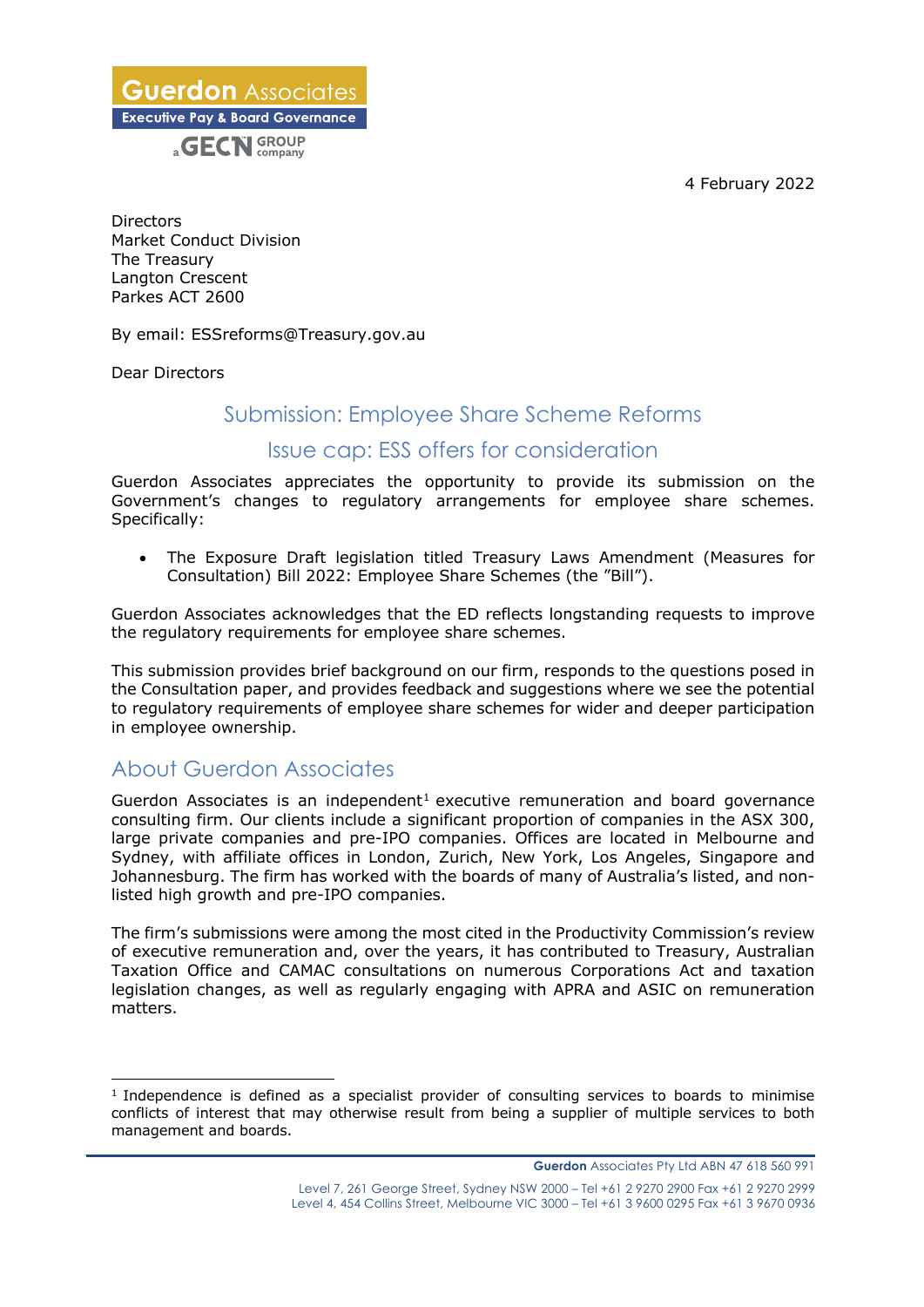As a provider of remuneration and governance advisory services and an expert observer of the impact of executive remuneration internationally, the firm can provide useful insight into:

- $\triangleright$  the effects of various remuneration frameworks; and
- $\triangleright$  alternatives or modifications that may more effectively contribute to greater employee participation under sound governance frameworks.

# Feedback & Recommendations

We commend Treasury and the Government on the consolidation into the proposed Division 1A of Part 7.12 of the Corporations Act 2001 of many of the complex regulatory requirements for ESS.

Guerdon Associates notes the substantial content of the consultation process and the consideration already given to the issues raised in submissions. However, it is considered appropriate to submit the following aspects for further consideration.

#### Is there a need to restrict the extent of capital raising from employees? If so, on what basis?

It is suggested that the monetary cap could be removed entirely as the Bill provides a dilution limit of 5% (listed) and 20% (unlisted) as well as prescribed disclosure requirements including financial reports and valuation information. The latter is sufficient information to enable an employee participant to seek independent professional advice on the risks involved.

However, it is recognised that a level of employee protection may be considered prudent in the early years of the improved relief regime. While the proposed increase of the offer value cap to \$30,000 is welcome, it limits the ability of employers (particularly those in the technology sectors that are competing for global talent), to keep pace with market remuneration.

As individual company circumstances vary widely, and that any cap will be an arbitrary value that should be adjusted over time, it is suggested to increase the cap to \$100,000 or no less than \$50,000. An increased limit will enable those cash poor companies to better able to attract senior people for whom this level of equity is common in global employers.

It is relevant in suggesting the increase that, in nearly all circumstances, the equity offer to employees will be via incentive rights requiring payment of an exercise price at a future time rather than at the time of grant. This provides an additional layer of protection for employees before making payment of knowledge of the business as an equity participant over the time from grant to exercise.

The disclosures proposed in the ED will be sufficient protection for increasing the offer cap value.

If the monetary cap is to be retained in the Bill, it is suggested that the Bill could incorporate a sunset or review requirement on the fifth anniversary of its introduction. The purpose of the review would be to determine the efficacy or otherwise of the monetary cap and improvements for implementation.